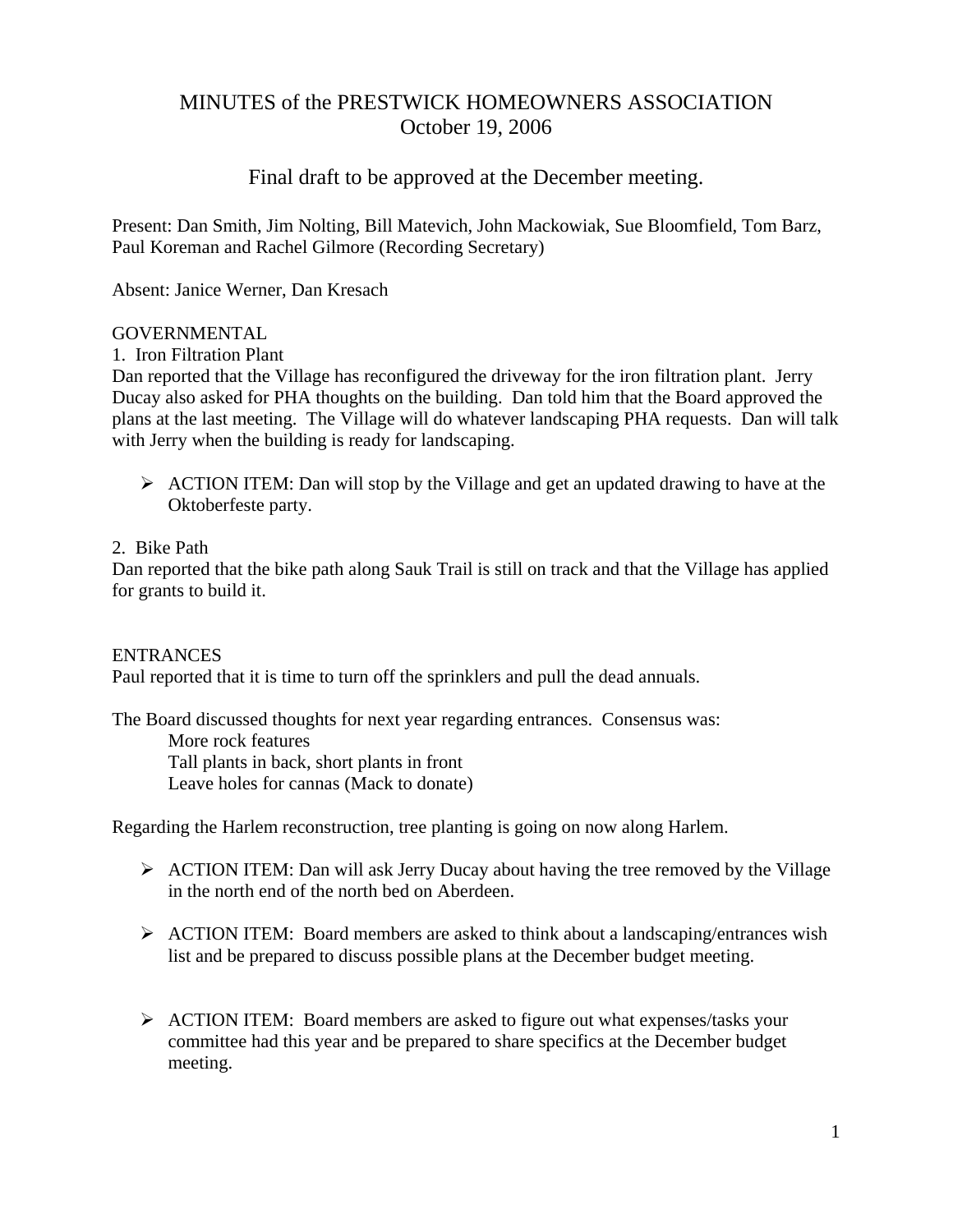### ARCHITECTURAL REVIEW

1. The lot on Aberdeen has been sold. The owners are applying for a variance in order to have a side load garage instead of a front load garage.

 $\triangleright$  ACTION ITEM: Bill will let the Plan Commission know that the PHA approves the request for a variance.

2. Dan reported that after much discussion with various Board members, he approved the permit for the Denton roof replacement.

3. There has been a pool permit request from the Ingram household. Tom is sending it on to Manny for review and an approval letter. There may be issues with the setback re: Harlem and also a need for fencing.

- $\triangleright$  ACTION ITEM: Tom will call the Ingrams and let them know that their plans may be affected by the Harlem widening and also let them know that a fence is only permitted around the pool.
- 4. Kudos to Tom for diligence with sign removal and enforcing CCRs.

### SOCIAL

Sue has 88 people signed up for the Oktoberfeste party including 4 new members. Sue needs a check in table. All Board members will work the table throughout the meet and greet period. Darah Bruti is doing the centerpieces for \$15 a piece. Sue will pay her with ticket income cash and give the receipt to Tom noting that payment.

As part of the preparation, Sue created an email database for everyone in the PHA directory.

Discussion was held regarding sending the newsletter via email. The Board agreed that could be a possibility for those who would like to receive it that way. PHA would still probably have to send some via US postal service.

Discussion was held on the total party price and whether it included tip or not. Dan thought the contract should have said that the per person price included tip, but it said tip was not included. The Board agreed that if we have to tip separately, we'll tip at 15% since it's a buffet.

 $\triangleright$  ACTION ITEM: Dan will check with Paul at the Club about tipping for the party.

# WEB SITE

Jim reported that most links have been populated.

- ¾ ACTION ITEM: Rachel will send create a "What Have We Done for You Lately" article to include.
- $\triangleright$  ACTION ITEM: Jim will let Doug know that he can put an ad for himself on the home page since he is doing all the webmaster services on a volunteer basis.